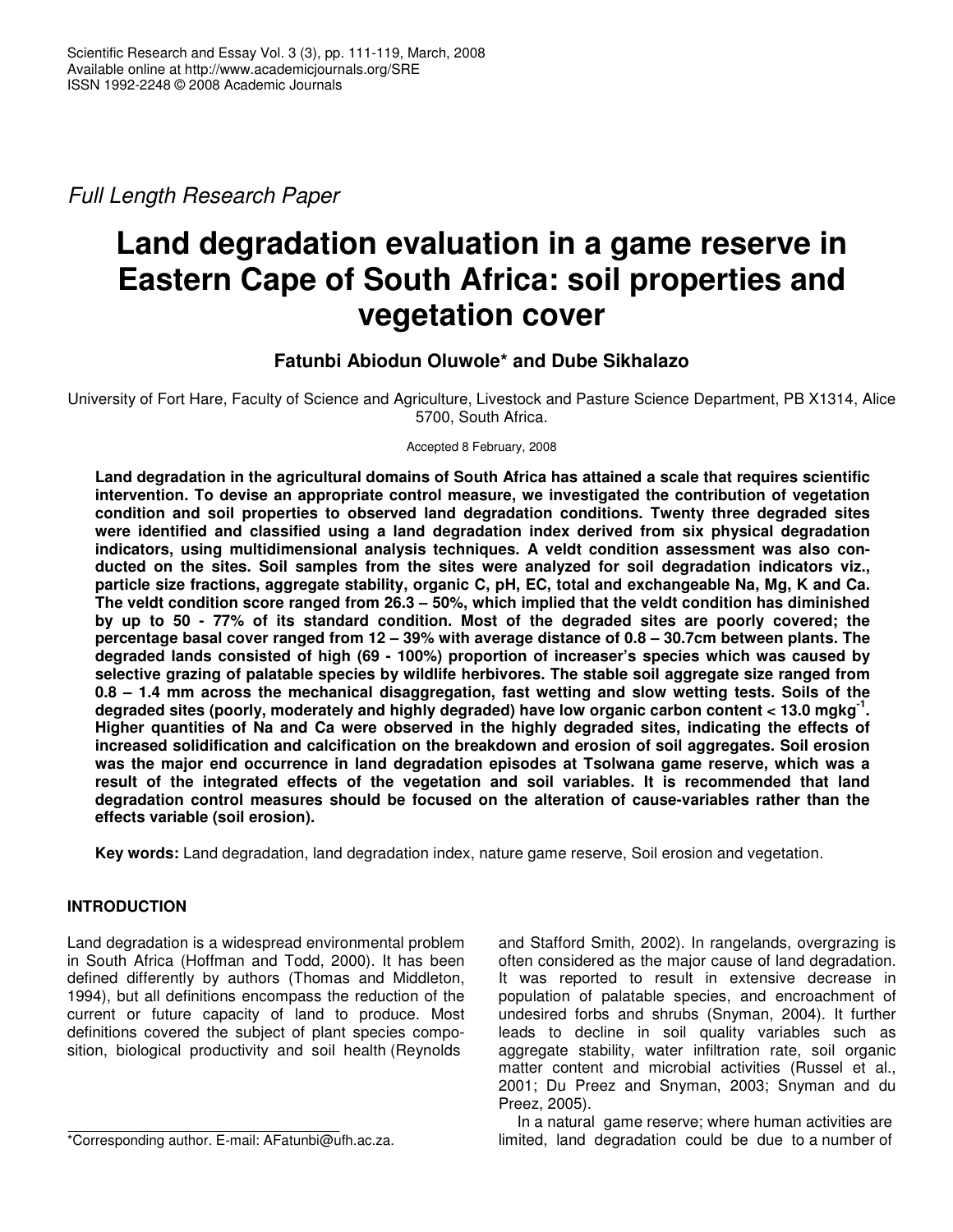natural factors, such as excessive proliferation of game animals leading to overgrazing of the natural vegetation, soil innate properties and climatic variables. The control and prevention of land degradation in this instance should be a natural process, being an undisturbed ecosystem, but an imbalance in the components could result in land degradation. This is because the components of nature depend on one another to function appropriately; torrential rainfall could lead to eroded topsoil, destroyed vegetation and degraded water resources could endanger biodiversity; induce climate change and disturb hydrologic cycles. It is therefore important, to arrest land degradation on time before it assumes a threshold that may defy reasonable remediation techniques.

Available information is not adequate for detailed understanding of the different process that leads to land degradation. This could be due to the multi-dimensional nature of land degradation and the large numbers of variables involved. Thus, managers are not provided with the much needed guidance about the intervention points that will be most effective in promoting positive outcomes or the most appropriate sequencing of intervention for the best result. Most activities aimed at ameliorating degradation on fragile lands are focused on the main components conditions that only respond to pressures. Yet, it may be more effective to influence pressure points since these may largely determine other components response. However, there is very little empirical evidence that clarifies the relationship between these different levels of actions and their actual effects on key outcome variables. Finding such empirical evidence is one of the main objectives of this study.

There are a number of possible methods for assessing the nature, extent and rate of land degradation. But an important factor in the choice of method is whether or not the changes are brought about by human activities or natural factors (O'Connor, 1994). Many past land degradation assessments focused on vegetation and climatic considerations especially on communal rangelands while there is dearth of information on degradation assessment of natural game reserve where the effect of natural factor sequences can be ascertained. Our study examined land degradation in a game reserve using variables from vegetation, landscape, soil properties, historical land use and climatic modification, to explain factors responsible for land degradation and their interrelationships.

## **MATERIALS AND METHODS**

#### **Site description**

The study was conducted at Tsolwana nature reserve in Eastern Cape of South Africa. The reserve was established in the year 1978, to conserve the unique flora and fauna of the area and serve as a tourist attraction. It covers an area of 8,500 ha, with an altitude of 1350 m Asl at lowland and 1800 m Asl at the mountainous area. The climate of Tsolwana nature reserve is modified mainly by the topography. Rainfall varies from year to year with an annual ave-

rage of 500 mm in the grassland and the thornveld, while an annual average of 800 mm is observed in the mountainous area. The soils of Tswolana have been described by Acocks (1988). They were formed from sandstone and shale which has led to the development of less fertile soils. The geology was part of the Tarkastad subgroup which includes the arenaceous Katberg formation that is about 1000 m thick. The formation overlays an agillaceous Burghersdorp formation with some intruding Karoo dolerite dykes.

Acocks (1988) describe the vegetation of Tsolwana nature reserve as a mixture of species groups modified by the soil properties and land use over time. Three categories were identified, (1) The dry *Cymbopogan themeda* veldt: This is found in the open field of the northern lowland part of the reserve, it was described as the sweet grassland made up of *Cymbopogon Themeda* veldt. (2) Invasion of grassveld by bush: There are several portion of the reserve sweet thornsveld with invasion of *Acacia karroo*. (3). The *karroid merxmeullera* mountain veld: these occur at high altitude and it ranged from the open sour grassland to shrubby sour fynbos communities dominated by *Euryops pyroides* (Harpuis) *Elytrapappus rhinocerotis* (Renosterbos) and *Passerina montana* (Pakaan)

#### **Data collection**

Twenty three degraded sites including two non-degraded sites (control) were identified across the game reserve for evaluation.

#### **Vegetation assessment**

A veldt condition assessment was conducted on each site using the method described by Trollope (1990). This method measures the botanical composition of the grass sward and compares it with a reference benchmark site. A benchmark site should possess optimum vegetation condition for livestock production relative to the specific veldt type. The vegetation assessment was conducted on a sampling area of 50 x 100 m in each degraded sites. Two transect lines were established to pass through the center of the sampling area. On each transect, 50 points were taken at an interval of two meters, the presence and species name of plant at each point was recorded. The results were expressed as the percentage relative frequency of each species occurring in the sampled site. Basal cover (BC) was estimated as the proportion of strikes to the total number of points. Veld condition score (VCS) was determined by multiplying the percentage frequency of each species in the sampled site with a forage factor which is an index of the forage production potential of each species (Trollope, 1990). The sum score of all the species in the sampled site was expressed as percentage of the score for the benchmark site. The observed grass species were categorized into decreaser, increaser I and increaser II based on their reaction to grazing as defined by Trollope (1990). Decreaser species are the herbaceous species which decrease in population when a rangeland is mismanaged (over-grazed, under-grazed etc). Increaser I species increase in population when a rangeland is under-grazed, while increaser II species increase when a rangeland is over-grazed.

Standing herbage biomass was measured at an interval of two meters along the same transects with a disc pasture meter (Bransby and Tainton, 1977; Trollope and Potgieter, 1986). Mean disc heights were converted to estimate the herbage mass (kg ha<sup>-1</sup>) using the generalized calibration equation developed for the area. Herbage biomass (kg ha<sup>-1</sup>) = 340 + 388.3<sup>\*</sup> (mean disc height in cm). Bush density was estimated by count of all the rooted trees within the sampling area, the count was then extrapolated to hectare basis.

#### **Soil assessment**

Soil samples were collected from each of the 23 sites. A composite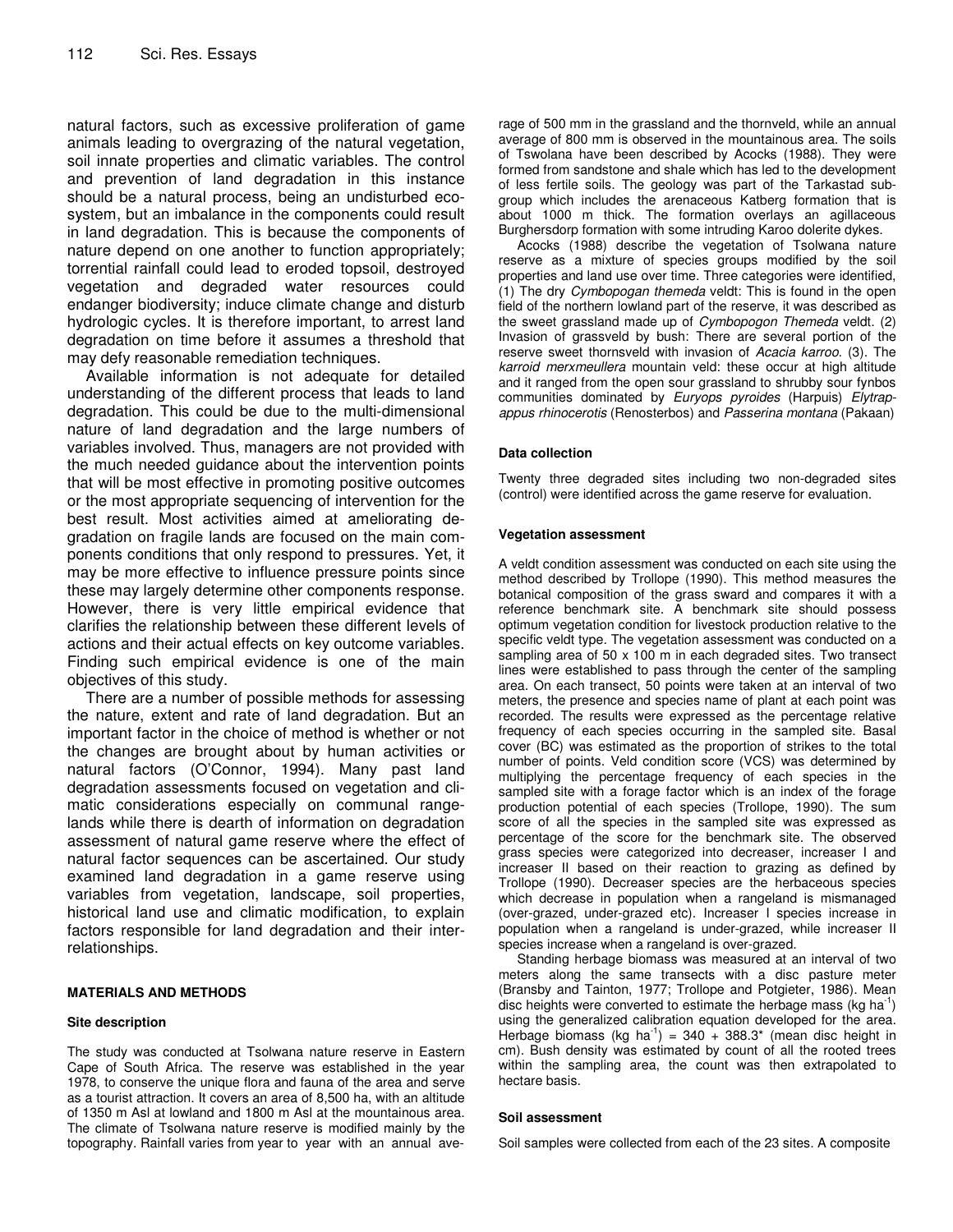

**Figure 1.** Quality categorization of veld condition assessment at Tsolwana game reserve. (n = 23).

was made from a minimum of 10 representative cores collected at the depth of 0 -15 cm. The samples were air-dried and sieved through 2 mm mesh. Particle size analysis was conducted using the hydrometer method described by Okalebo et al. (2002); Soil pH and EC were measured in 1:2.5 water extract as described by Okalebo et al. (2002). Total N was measured colorimetrically in a digest of concentrated sulphuric acid with selenium powder and hydrogen peroxide (Okalebo et al., 2002). Total P, K, Ca, Mg and Na were determined in the digest, using an atomic absorption spectrophotometer. Available P, exchangeable K, Ca, Mg and Na were measured in AMBIC-2 extract (Soil Science Society of South Africa, 1990). Available P was determined colorimetrically using the modified molybdate blue method. Exchangeable cations were determined using the atomic absorption spectrophotometer. Organic carbon was determined using the wet dichromate digestion followed by titration with acidified ferrous sulphate (Okalebo et al., 2002). Soil aggregate stability was determined using the method reported by Le Bissonnais (1996). Top soil samples were carefully collected without breaking the aggregates, the samples were transported in a rigid box to prevent breakdown of aggregate. The samples were oven dried at  $40^{\circ}$ C for 24 h to unify the samples moisture condition, thereafter, sub samples were subjected to (a) fast wetting by immersion in water, (b) mechanical disaggregation by shaking and (c) slow wetting by capillary action. The aggregates were then oven dried after ethanol treatment and sieved through six mesh sizes viz., 2000, 1000, 500, 200, 100 and 50 *u*m. The mean weight diameter was generated for each sampled soil and interpreted based on classification table described by Le Bissonnais (1996).

#### **Land degradation index**

Land degradation Index (LDI) was generated using the multidimensional analysis technique reported by Sharma et al. (2005). Four major steps were outlined, (i) define the goal, (ii) select a minimum data set (MDS) of indicators that best represent the land degradation function (iii) score the MDS indicators based on their importance to the land degradation function and (iv) integrate the indicator scores into a comparative index of land degradation. The goal was to derive a representative index that best describe the observed degradation scenario. Often, land assessment variables, as increased soil looseness, increased sand deposition on road and

paths, incidence of animal tracks, erosion severity (evidenced by rill, pedestals and gullies), degree of landscape slope and presence of gully are used as indicators of degradation. In our study, these variables were estimated as scores on a scale of 1 - 5 where 1 stands for least observed and 5 the highest.

After the determination of the minimum data set, the variables were then transformed based on theoretical contribution relative to magnitude of measurement; weather a high value was considered good or bad for land degradation function. For variables where "higher values were considered better", each observation was divided by the highest observed value, while for "less is better" variables, the lowest observed value was used as the numerator. This yield a set of transformed values where the best data point under each variable will be one and others will be a fraction of one. However, all the variables in our study fall in the "Less is better" category. Observations under each variable were weighted by multiplication with a weight of importance, which was allocated to each variable depending on their empirical and/or theoretical

contribution to land degradation. We then sum up the weighted variables score for each site using this equation.

$$
LDI = \sum_{i=1}^{n} WISi
$$

 $Si$  = Score of variable;  $Wi$  = weight of importance for the variable. The land degradation index was further categorized into four degradation classes 1= Non degraded; 2= moderately degraded; 3= poorly degraded and 4 = extremely degraded.

#### **Statistical analysis**

All data sett were subjected to summary statistics, using Statistical Analysis System version 8 (SAS 1999). Correlation and regression analysis were also conducted using the proc Corr and Proc Reg program of SAS (SAS, 1999).

The coefficient of relative contribution (CRC) of the variable was generated from the *F* values of the linear regression analysis. The *F* values were preferred since the intercept of the regression lines is not zero, then the CRC is better expressed with the *F* values rather than with the regression coefficients. CRC is the *F* value of the variable divided by sum of the *F* values of the six variables.

## **RESULTS AND DISCUSSION**

## **Vegetation of degraded land**

Vegetation cover plays an important role in landscape conservation; it protects the soil by preventing the direct impact of weather elements as rainfall, temperature and wind. Table 1 shows the vegetation assessment of degraded land at Tsolwana game reserve. The VCS (expressed as a percentage of a predetermined benchmark site) across 23 degraded sites ranged from 26.3 to 50%, with mild variation (CV = 17%) among the observed veld condition categories. Further categorization of these scores showed that 19% of the sampled site were categorized as very poor, 57% as poor, while 24% as moderate (Figure 1). These results indicated that the general veld condition had diminished by  $50 - 77\%$  from its potential condition. These types of changes could be attributed to the grazing pattern which is a variable that is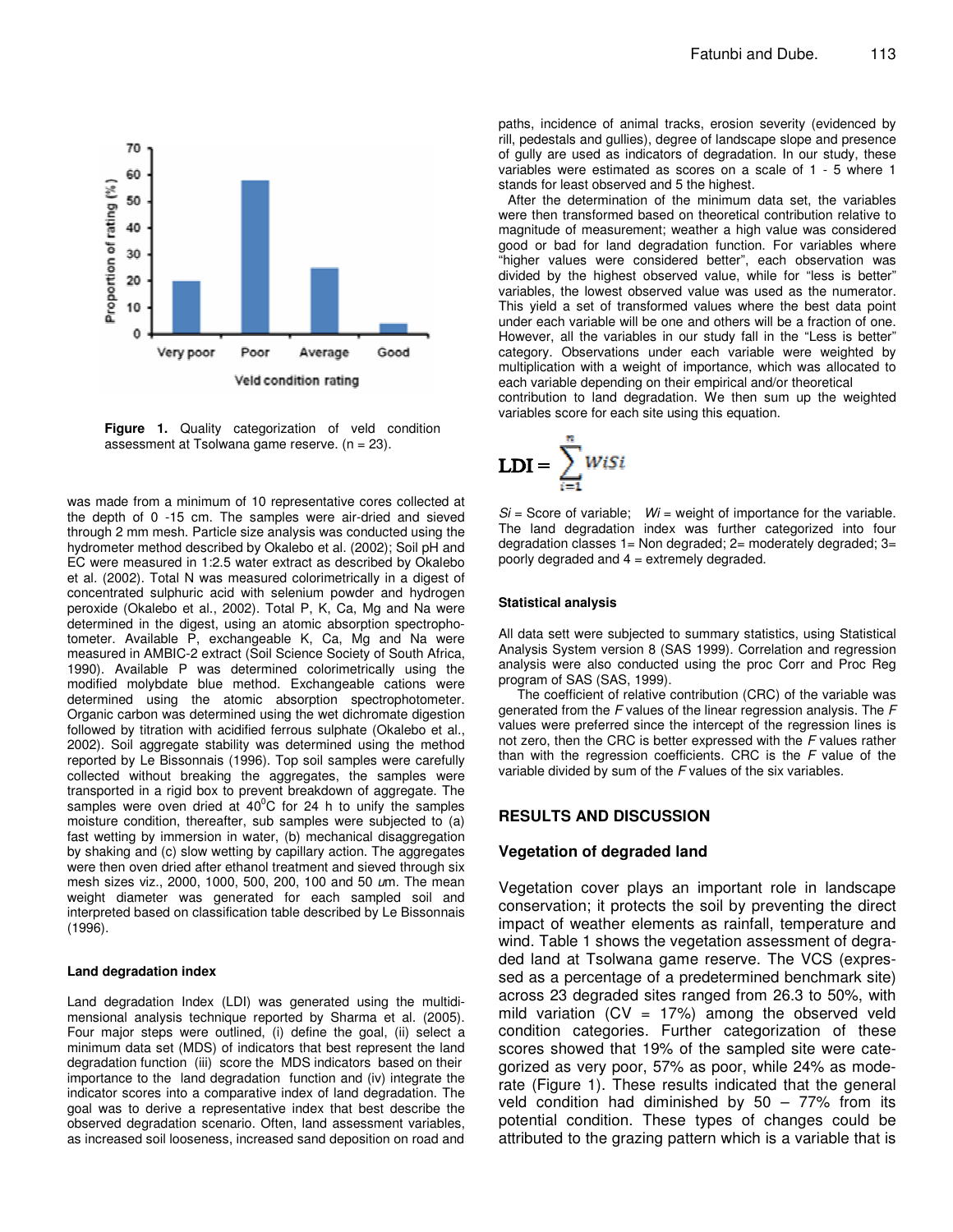| Site No        | Veld               | <b>Basal</b>   | <b>Decreasers</b>       | <b>Increasers</b> | <b>Increasers</b> | <b>Grass</b>         | <b>Grass</b>              | <b>Bush</b>     | TE / HA          |
|----------------|--------------------|----------------|-------------------------|-------------------|-------------------|----------------------|---------------------------|-----------------|------------------|
|                | condition<br>score | cover          |                         | ı                 | Ш                 | biomass              | height                    |                 |                  |
|                | $\%$               | $\%$           | $\%$                    | $\%$              | $\%$              | Kg ha $\overline{1}$ | cm                        | Plant $ha^{-1}$ |                  |
| 1              | 35.9               | 14.9           | 3                       | 1                 | 96                | 1388                 | 2.7                       | 950             | 11               |
| 2              | 26.3               | 20.3           | 1                       | 4                 | 95                | 1660                 | 3.4                       | 650             | 14               |
| 3              | 34.5               | 17.3           | 0                       | 0                 | 100               | 1117                 | $\overline{c}$            | 450             | 10               |
| 4              | 36.1               | 16.4           | 0                       | 0                 | 100               | 1466                 | 2.9                       | 1100            | $\mathbf 5$      |
| 5              | 37.0               | 12.3           | 0                       | 0                 | 100               | 1505                 | $\ensuremath{\mathsf{3}}$ | 400             | $\overline{4}$   |
| 6              | 45.4               | 8.9            | 10                      | 0                 | 90                | 1505                 | 3                         | 250             | 11               |
| 7              | 32.1               | 6.4            | 0                       | 0                 | 100               | 1272                 | 2.4                       | 300             | $\overline{7}$   |
| 8              | 32.1               | 0.8            | 0                       | 0                 | 100               | 1388                 | 2.7                       | 2750            | 35               |
| 9              | 26.1               | 30.7           | 1                       | 0                 | 99                | 2437                 | 5.4                       | 3050            | 22               |
| 10             | 32.5               | 5              | 0                       | 0                 | 100               | 922                  | 1.5                       | 550             | 19               |
| 11             | 36.0               | 11.4           | 0                       | 0                 | 100               | 922                  | 1.5                       | 200             | $\,8\,$          |
| 12             | 37.3               | 15             | 8                       | 0                 | 92                | 1078                 | 1.9                       | 1100            | 13               |
| 13             | 40.0               | 6.6            | 10                      | 5                 | 85                | 1427                 | 2.8                       | 1050            | $\overline{7}$   |
| 14             | 50.0               | 10.5           | 11                      | 20                | 69                | 1738                 | 3.6                       | 800             | 9                |
| 15             | 43.4               | 8.7            | 10                      | 5                 | 85                | 1039                 | 1.8                       | 450             | 8                |
| 16             | 34.5               | 12             | 6                       | 22                | 72                | 1117                 | $\overline{c}$            | 1800            | 11               |
| 17             | 33.3               | 17             | 0                       | 25                | 75                | 1078                 | 1.9                       | 1850            | 14               |
| 18             | 33.1               | 13.6           | 7                       | 14                | 79                | 1311                 | 2.5                       | 1500            | $\boldsymbol{9}$ |
| 19             | 40.2               | 1.89           | $\overline{\mathbf{c}}$ | 6                 | 92                | 1117                 | 2.0                       | 1300            | 23               |
| 20             | 30.7               | 4.93           | 3                       | 10                | 87                | 1660                 | 3.4                       | 1200            | 17               |
| 21             | 62.0               | $\overline{4}$ | 8                       | 26                | 66                | 2049                 | 4.4                       | $\pmb{0}$       | $\pmb{0}$        |
| 22             | 50.8               | 14.9           | 5                       | $\overline{7}$    | 88                | 1388                 | 2.7                       | 800             | 18               |
| 23             | 29.7               | 20.3           | 0                       | $\pmb{0}$         | 100               | 884                  | 1.4                       | 300             | 6                |
| Mean           | 35.53              | 11.36          | 3.43                    | 5.33              | 91.24             | 1334.81              | 2.56                      | 1047.62         | 12.52            |
| CV             | 17                 | 62             | 122                     | 152               | 11                | 27                   | 36                        | 75              | 59               |
| <b>Std Err</b> | 1.29               | 1.53           | 0.91                    | 1.77              | 2.23              | 78.55                | 0.20                      | 172.60          | 1.61             |

**Table 1.** Vegetation assessment of the degraded land area in Tsolwana game reserve.

Note: Std Err = Standard error

that is not controlled in a natural game reserve (Wiegand et al., 2004). Sustained selective grazing by range animals could alter the species composition of the rangelands from perennials to annuals with potentials to decrease veld production (Snyman, 2004; O'Connor, 1994). The distribution also suggested that the bulk of the degraded sites fall into the poor veld categories.

The basal cover of the grass sward ranged from 12 - 39% with an average distance of 0.8 – 30.7 cm between plants, which showed that the degraded sites were poorly covered by vegetation and hence, susceptible to soil erosion. The vegetation of the sampled sites is dominated by *Cynodon dactylon, Eragrostis chloromelas*, *Karoo spp* and forbs which consisted of 22, 13, 14 and 7%, respectively of the species in the sampled sites. These species have low forage factors of 2, which implied that they are not very palatable to grazing animals and could

be selected against (Table 2). The decreaser species contents are very low (0 - 11%), while increaser I (0 - 26%) and increaser II (66 - 100%) are substantially high (Table 1). The observed botanical composition with high content of increaser II species depicts a rangeland with poor veld condition (Trollope, 1990; Hardy et al, 1999). This condition could be due to veld management issues as stocking rate, rotational grazing, type of animal etc. under communal rangeland system or managed pasture practices. However, in a natural game reserve where there is little or no range management practice, the population of the game animals and their selective grazing habit for the more palatable species could be responsible for this.

**Land degradation index:** Table 3 showed the land degradation index (LDI) derived from six visual indices of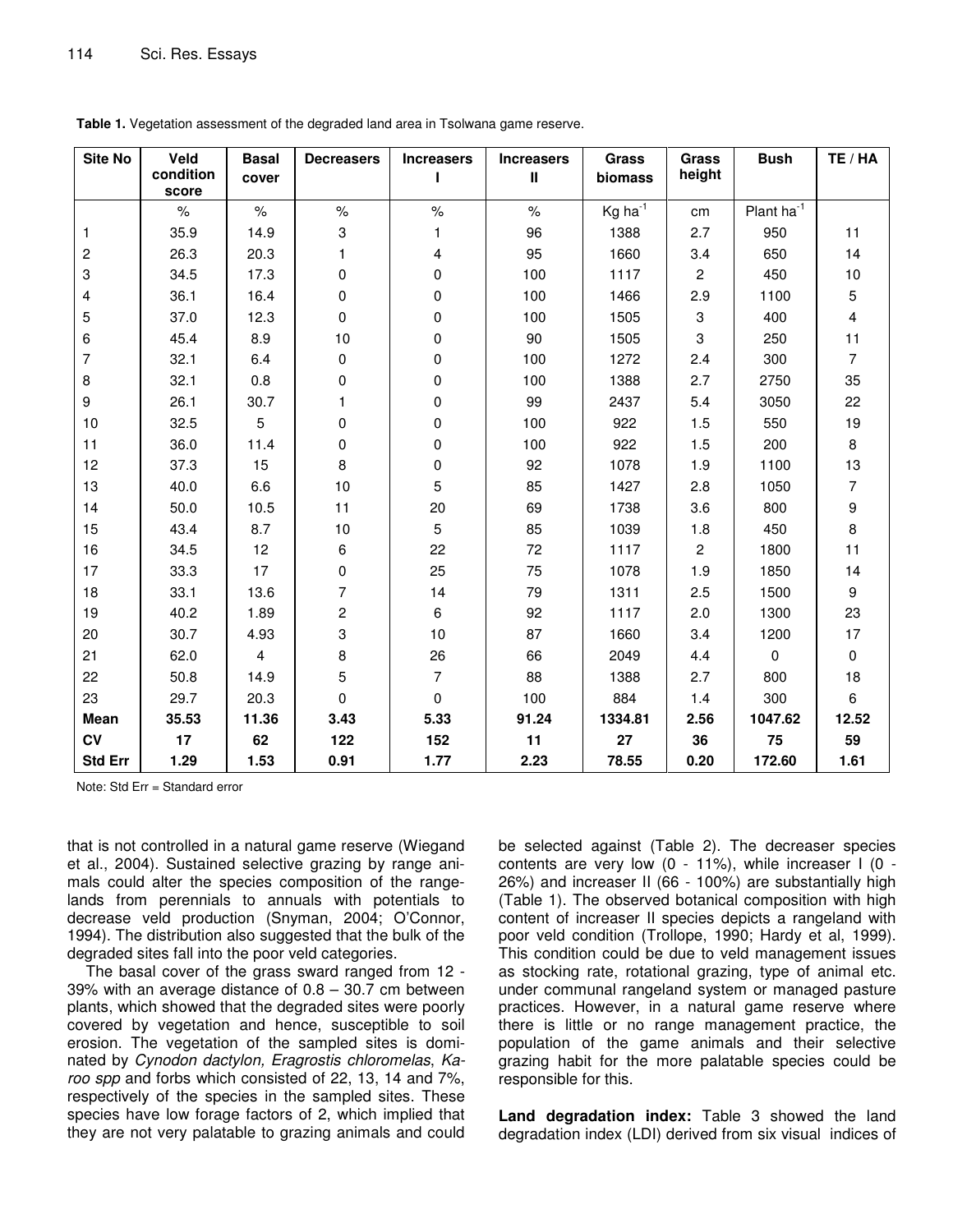| Decreasers species        | Increaser I species       | <b>Increasers II species</b> | <b>Invaders species</b> |  |
|---------------------------|---------------------------|------------------------------|-------------------------|--|
| Heteropogon contortus (7) | Hyparrhenia hirta (4)     | Aristidia congesta (0)       | Pen cla $(7)$           |  |
| Panicum stapfianum (7)    | Melica decumbens (0)      | Cynodon dactylon $(2)$       | Chloris gayana (7)      |  |
| Panicum maximum (10)      | Cymbopogon plurinodis (4) | Eragrostis obtuse $(0)$      | Bro wii                 |  |
|                           |                           | Eragrostis chloromelas (2)   |                         |  |
|                           |                           | Eragrostis curvula (2)       |                         |  |
|                           |                           | Eragrostis leh (7)           |                         |  |
|                           |                           | Microchloa caffra (0)        |                         |  |
|                           |                           | Digiteria eriantha (4)       |                         |  |
|                           |                           | Sporobolus fimbriatus (7)    |                         |  |
|                           |                           | Forbs (7)                    |                         |  |
|                           |                           | Karoo (7)                    |                         |  |
|                           |                           | Sedge (7)                    |                         |  |
|                           |                           | Traber<br>7                  |                         |  |

**Table 2.** Indicators species identified on degraded portion of Tsolwana game reserve and their respective forage factors.

Note: Values in parenthesis are the species forage factor

rangeland degradation. The derived index ranged between  $5 - 24$  and from which four land degradation classes denoted with  $1 =$  Non degraded;  $2 =$  Moderately degraded; 3 = Poorly degraded; 4= Extremely degraded were derived. The LDI multiple regression model was significant (P>0.001) with a  $R^2$  = 0.997. The relative contribution of each variable to the model was in the order of Erosion severity (32%)> Presence of gully (22%) > Sand deposition on roads (19%) > Soil looseness  $(12%)$  > degree of slope  $(11%)$  > presence of animal tracks (4%) (Table 3). The observed high contribution of erosion severity (32%) to the model confirms the role of soil erosion in land degradation episodes (Valentin et al., 2005). Soil erosion is often preceded by a number of other occurrences, such as removal of vegetation cover, destruction of soil aggregates, soil sealing, impact of climatic variables etc. Uncontrolled soil erosion over time could result in gully formation; this is often seen as a point of no easy return in land degradation episodes. The observed least contribution by animal tracks to the LDI model (4%) suggests that the presence of animal tracks may have an indirect contribution to land degradation. This effect was negligible but could become more prominent where soil is bare and susceptible to surface sealing and crusting.

## **Soil properties of degraded land**

The major physical agent of land degradation at Tsolwana game reserve is soil erosion. Its immediate causes include topography, rainfall, vegetation cover, soil properties and previous land use practices. In our study, the soil particle size fractions had pronounced effect on the observed land degradation. Percentage sand content of the soil was significantly ( $P < 0.05$ ) higher in the extremely degraded lands, compared to clay and silt, while silt content was significantly ( $P < 0.05$ ) higher in the non-

degraded lands (Figure 2). The particle size distribution plays a pivotal role in the erodibility of rangeland soil (Snyman 1999), since the water retention in the soil profile is influenced by the silt and clay content among other variables (Okatan and Reis, 1999; Mwendera and Saleem). The observed higher quantity of sand fraction associated with the degraded lands in our study could be attributed to its ability to increase water infiltration, lower the soil aggregate stability and lead to increased susceptibility to erosion (Holm et al., 2002) (Figure 3).

The soil aggregate stability depicted by aggregates mean weight diameter ranged from 1.7 -2.6 mm for the non degraded; 1.1 -1.6 mm moderately degraded; 1.2 -16 mm poorly degraded and 0.8 - 1.4 mm for the extremely degraded landscape across the fast wetting, slow wetting and mechanical disaggregation test. The non-degraded sites had aggregate mean weight diameter values that are significantly  $(P < 0.05)$  higher compared to the degraded sites for the three stability test, similar result was obtained by (Snyman, 2005). Low soil aggregate stability is known to be associated with the sealing of the soil surface and reduction of pore spaces for air and water movement. This phenomenon often results in higher impact of raindrops on soil and further susceptibility to rill erosion (Russel et al., 2001). A prominent observation at the Tsolwana game reserve is the structural destabilization of the sealed soil surface by animal tracks. This effect was more prominent in the highly degraded sites, since every animal track is a potential takeoff point for deeper rill erosion on surface sealed soil. The trampling effects of heavy range animals as rhinoceros was also observed, which could have some surface compaction effects and further result in land degradation (Russel et al., 2001).

Soil acidification was not a problem at the Tsolwana game reserve. The soil pH of the sampled degraded land ranged between 5.5 and 6.5. The soil pH  $(H<sub>2</sub>O)$  tend to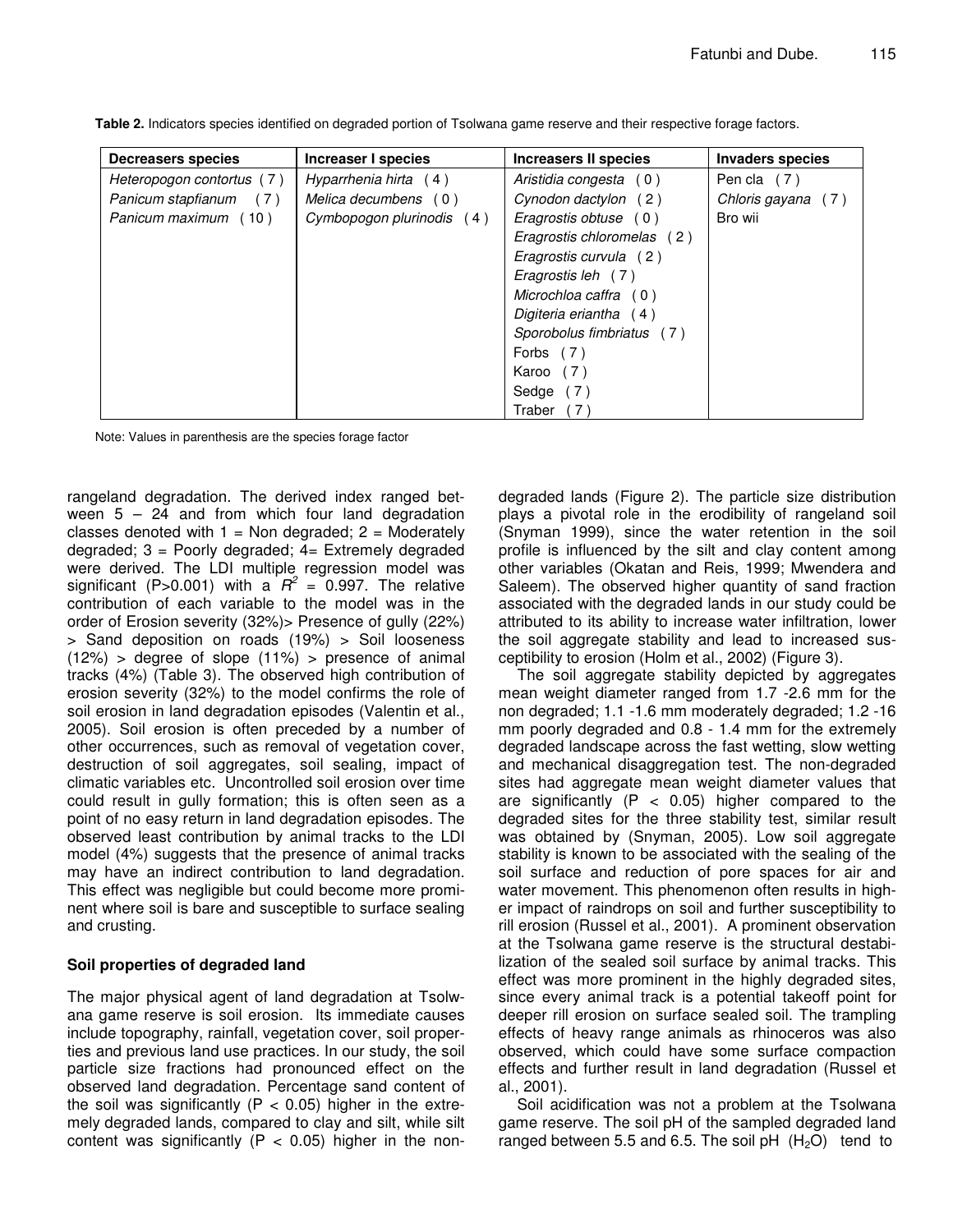

**Figure 2.** Effects of soil particle size fraction on land degradation. Bars represent SED (0.05).



**Figure 3.** Effect of soil aggregate stability on land degradation. Bars represent SED (0.05)

increase with increasing land degradation but the difference between categories are not substantial (Table 4). The EC varied from 51.0 to 185.3, with coefficient of variation (CV) of 55%; the highest value being on nondegraded soil (data not shown). The role of soil organic matter in physical land degradation episodes involves the improvement of soil structure, enhancement of water infiltration rate and reduction of soil erosion through aggregate stabilization. The organic C content of soils in the sampled sites ranged between 4.0 and 32.7  $gKg^{-1}$ . It was significantly ( $P < 0.05$ ) higher in the non-degraded sites compared with the extremely degraded ones. However, there was no significant difference between the non-degraded and both the moderately degraded and the

poorly degraded sites. Snyman et al. (2005) reported similar observation, which was attributed to the relative gradual loss of organic matter in rangelands. Since bulk of the organic matter in rangeland soils are derived from the decomposition of roots of dead or consumed grasses and herbaceous species rather than the above ground portion (Neary et al., 1999). Loss of vegetation cover may not exert profound direct effect on soil organic C until other factors such as rainfall leads to erosion and loss of top soil. This further explains the significant loss of organic C observed in the extremely degraded lands. The mean values of soil total cations from different categories of degraded soils are presented in Table 5. The concentration of K and Mg did not have a consistent trend with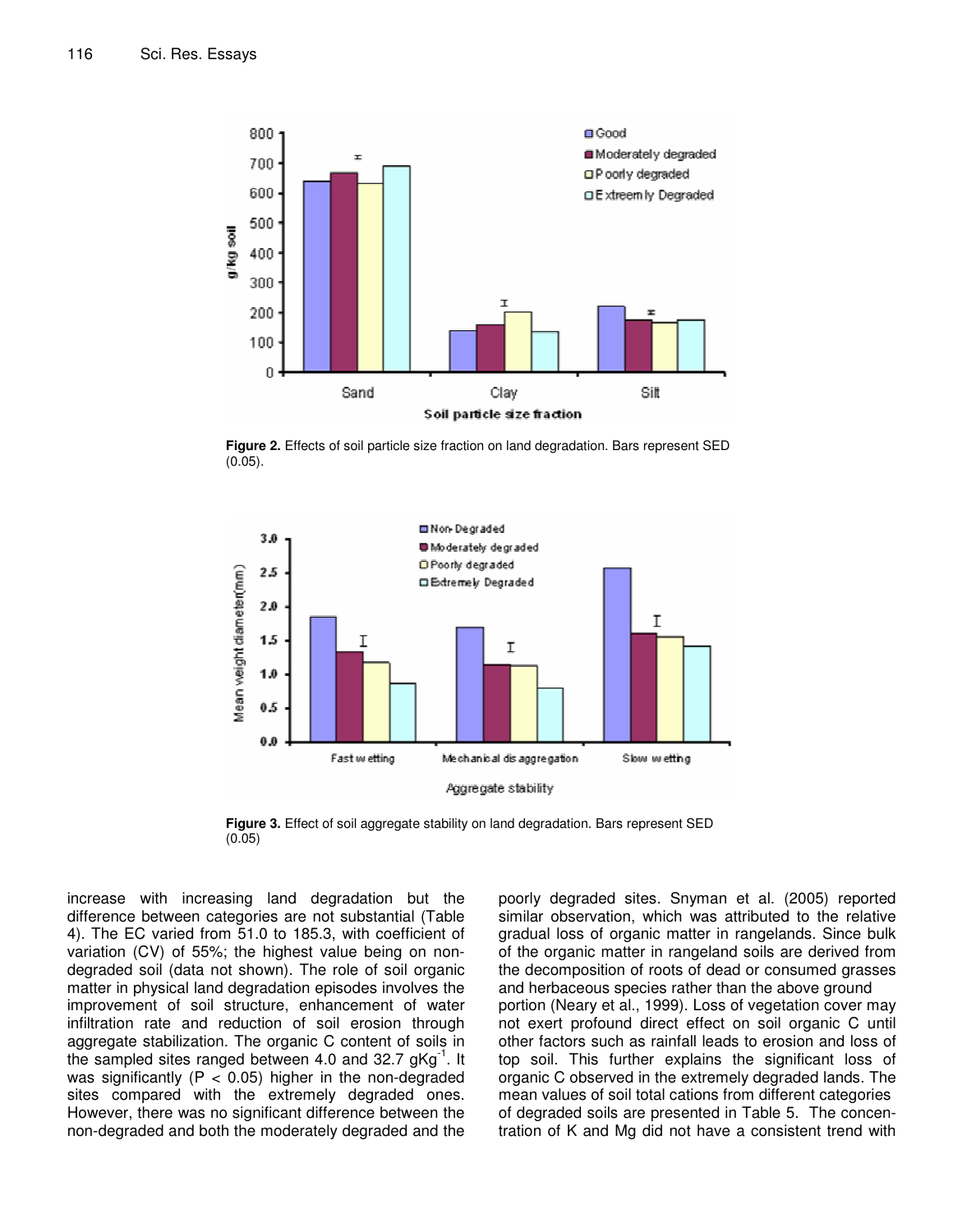| <b>Site</b>             | Soil<br><b>looseness</b><br>(4) | Sand<br>deposition<br>(4) | Animal<br>tracks<br>(3) | <b>Erosion</b><br>severity<br>(5) | Degree of<br>landscape<br>slope $(4)$ | <b>Presence</b><br>of gully<br>(5) | Degradation<br><b>Index</b> | Degradation<br>class |
|-------------------------|---------------------------------|---------------------------|-------------------------|-----------------------------------|---------------------------------------|------------------------------------|-----------------------------|----------------------|
| $\mathbf{1}$            | 2.4                             | 1.6                       | 1.2                     | 5                                 | 1.6                                   | $\overline{5}$                     | 16.8                        | 4                    |
| $\boldsymbol{2}$        | 1.6                             | 3.2                       | 1.8                     | $\overline{\mathbf{4}}$           | 1.6                                   | 5                                  | 17.2                        | 4                    |
| 3                       | 1.6                             | 3.2                       | 1.8                     | $\boldsymbol{2}$                  | 0.8                                   | 1                                  | 10.4                        | $\mathbf 2$          |
| 4                       | 1.6                             | 3.2                       | 0.6                     | 5                                 | 1.6                                   | 2                                  | 14                          | 3                    |
| $\overline{\mathbf{5}}$ | 2.4                             | 3.2                       | 3                       | $\overline{4}$                    | 2.4                                   | $\overline{\mathbf{4}}$            | 19                          | 4                    |
| $\bf 6$                 | 0.8                             | 2.4                       | 3                       | $\overline{\mathbf{4}}$           | 1.6                                   | 3                                  | 14.8                        | 3                    |
| $\overline{7}$          | $\overline{4}$                  | 3.2                       | 1.2                     | 5                                 | 0.8                                   | 4                                  | 18.2                        | 4                    |
| 8                       | 3.2                             | 3.2                       | 1.8                     | $\overline{5}$                    | 3.2                                   | 5                                  | 21.4                        | 4                    |
| 9                       | $\overline{4}$                  | 3.2                       | 1.8                     | 3                                 | 2.4                                   | $\overline{c}$                     | 16.4                        | 4                    |
| 10                      | 3.2                             | 2.4                       | 1.2                     | $\overline{c}$                    | 1.6                                   | 3                                  | 13.4                        | 3                    |
| 11                      | 2.4                             | 3.2                       | 2.4                     | $\overline{\mathbf{4}}$           | 0.8                                   | $\mathbf{1}$                       | 13.8                        | 3                    |
| 12                      | 3.2                             | 3.2                       | 2.4                     | 5                                 | 1.6                                   | 3                                  | 18.4                        | 4                    |
| 13                      | 3.2                             | 3.2                       | 1.8                     | $\overline{\mathbf{4}}$           | 1.6                                   | 3                                  | 16.8                        | 4                    |
| 14                      | 2.4                             | 3.2                       | 2.4                     | 4                                 | 1.6                                   | 3                                  | 16.6                        | 4                    |
| 15                      | 1.6                             | 0.8                       | 2.4                     | 1                                 | 1.6                                   | 1                                  | 8.4                         | $\mathbf 2$          |
| 16                      | 3.2                             | 3.2                       | 2.4                     | 5                                 | 3.2                                   | 5                                  | 22                          | 4                    |
| 17                      | $\overline{4}$                  | $\overline{4}$            | 2.4                     | $\overline{5}$                    | $\overline{4}$                        | 5                                  | 24.4                        | 4                    |
| 18                      | $\overline{4}$                  | $\overline{4}$            | 1.8                     | $\overline{5}$                    | 3.2                                   | 3                                  | 21                          | 4                    |
| 19                      | 2.4                             | 2.4                       | 1.2                     | $\boldsymbol{2}$                  | 1.6                                   | 2                                  | 11.6                        | 3                    |
| 20                      | 3.2                             | 3.2                       | 1.8                     | $\overline{\mathbf{4}}$           | 2.4                                   | 5                                  | 19.6                        | 4                    |
| 21                      | 0.8                             | 0.8                       | 0.6                     | 1                                 | 0.8                                   |                                    | 5                           |                      |
| 22                      | 0.8                             | 0.8                       | 0.6                     | 1                                 | 0.8                                   |                                    | 5                           |                      |
| 23                      | 1.6                             | 1.6                       | 0.6                     | $\overline{2}$                    | 1.6                                   |                                    | 8.4                         | 2                    |
| CV                      | 42.3                            | 35.3                      | 42.6                    | 41.3                              | 48.0                                  | 52.5                               | 34.4                        | 31.0                 |
| $CRC$ (%)               | 12                              | 19                        | 4                       | 32                                | 11                                    | 22                                 |                             |                      |

**Table 3.** Land degradation index and degradation class derived from weighted parameter values of six indices for land degradation.

Note: Value in parenthesis is the weight of importance for the specific variable

Degradation Class: 1= Non degraded; 2 = Moderately degraded; 3 = Poorly degraded; 4 = Extremely degraded CRC: coefficient of relative contribution

| State of degradation      | рH  | EC                | Org C      |
|---------------------------|-----|-------------------|------------|
|                           |     | $\mu$ scm $^{-1}$ | $gkg^{-1}$ |
| Good                      | 5.8 | 98.3              | 13.8       |
| Moderately degraded       | 6.1 | 80.5              | 13.3       |
| Poorly degraded           | 6.1 | 79.5              | 13.1       |
| <b>Extremely Degraded</b> | 6.2 | 70.8              | 10.6       |
| SED (0.05)                | 0.1 | 7.3               | 1.3        |

**Table 4.** Effects of soil pH, EC and organic C on land degradation at Tsolwana game reserve.

the degree of land degradation, unlike Na and Ca which increased with increasing land degradation.

## **Relationship among variables**

The observed relationship between land degradation index and other soil erosion variables as shown in (Table 6) indicated that erosion is the foremost contributing factor to the observed land degradation at Tsolwana game reserve. The observed positive correlation between the degree of landscape slope and erosion severity implied that soil erosion is more severe on steep slope side than on plain landscape or long slope (Thomas, 1997). This could be due to the more rapid soil particles movement down the slope. The observed positive rela-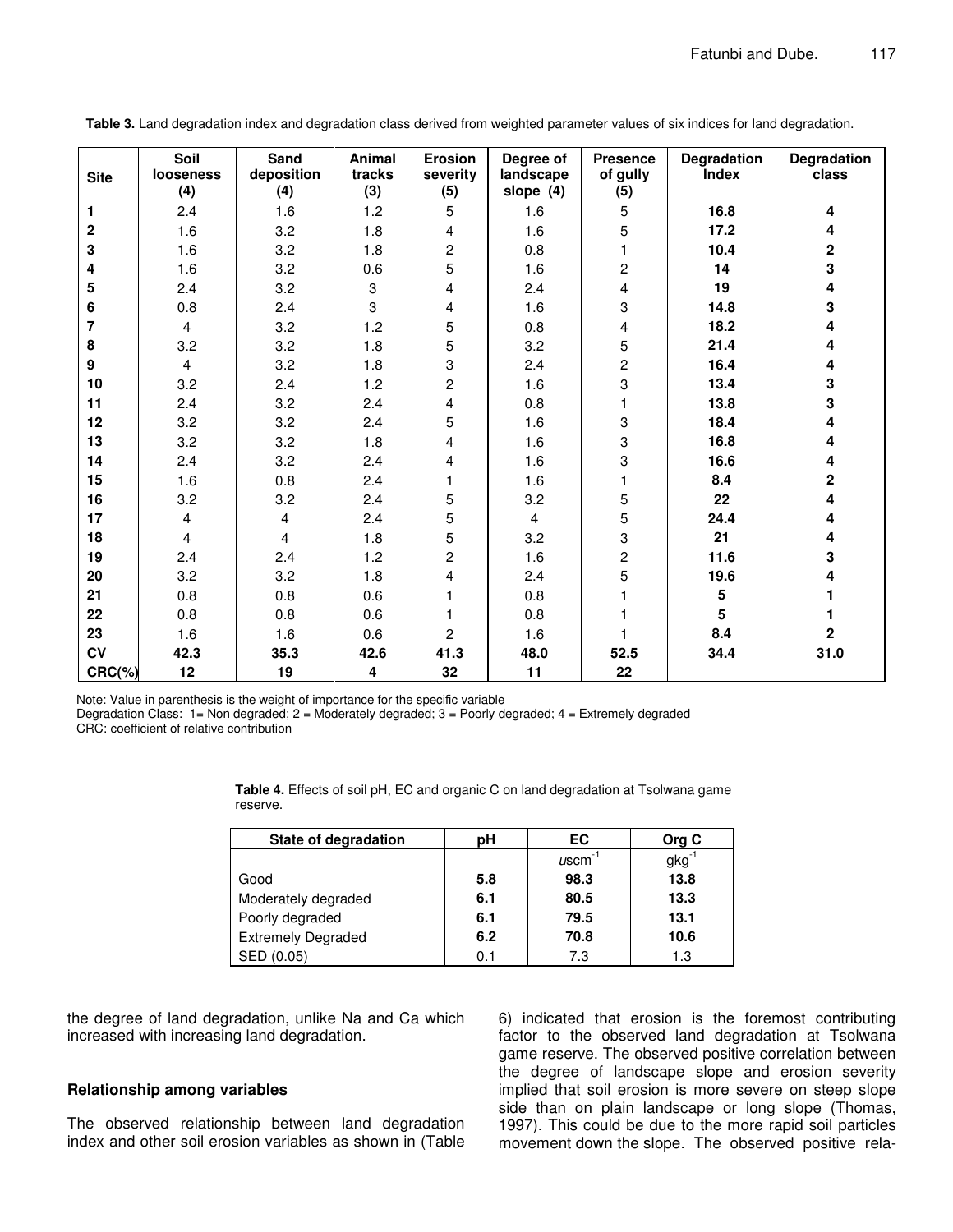| State of degradation | Κ      | Na     | Mq          | Cа     | Κ      |
|----------------------|--------|--------|-------------|--------|--------|
|                      |        |        | $mgkg^{-1}$ |        |        |
| Good                 | 2683.1 | 1885.2 | 407.5       | 2842.3 | 2683.1 |
| Moderately degraded  | 4639.2 | 1702.4 | 600.2       | 2645.4 | 4639.2 |
| Poorly degraded      | 6125.7 | 1959.2 | 463.7       | 3368.5 | 6125.7 |
| Extremely degraded   | 4246.3 | 2160.8 | 468.9       | 3618.1 | 4246.3 |
| SED (0.05)           | 816.8  | 109.5  | 47.1        | 260.8  | 816.8  |

**Table 5.** The influence of soil total K, Na, Mg and Ca on land degradation at Tsolwana game reserve.

**Table 6.** Correlation coefficient (*r*) showing the relationship of indices of soil erosion on land degradation index and other soil erosion variables.

| <b>Variables</b>                                       | Correlation coefficient (r) |
|--------------------------------------------------------|-----------------------------|
| LDI x Total soil loss                                  | $0.579***$                  |
| LDI x Pedestals soil loss                              | $0.502**$                   |
| LDI x Soil erosion severity                            | $0.886***$                  |
| LDI x Degree of landscape slope                        | $0.749**$                   |
| Degree of landscape slope x Erosion severity           | $0.504***$                  |
| Size of gully x Silt content of soil                   | $0.520**$                   |
| SAS (Mechanical disaggregation) x Sand content of soil | $-0.425***$                 |

Note: \*\*\* = Significant at  $P > 0.01$ ; \*\* = Significant at  $P > 0.05$ ; LDI = Land degradation Index; SAS = Soil aggregate stability

\*\* Please confirm that soil looseness (Table 3) = soil loss (Table 6). The two are different soil variables. The former is subjective as you had measured while the latter is quantitative and must be determined.

**Table 7.** Correlation coefficient (*r*) showing the relationship of vegetation assessment variables with land degradation Index.

| <b>Variables</b>                        | Correlation coefficient ( r) |
|-----------------------------------------|------------------------------|
| LDI x VCS                               | $-0.534$ ***                 |
| LDI x Veld Basal Cover                  | $0.358**$                    |
| LDI x Percentage of the area covered    | $0.637***$                   |
| VCS x Veld Basal cover                  | $0.4913***$                  |
| VCS x Percentage of the area covered    | $-0.5938***$                 |
| VCS x Percentage of decreasers species  | $0.638***$                   |
| VCS x Percentage of increaser 1 species | 0.4368***                    |
| VCS x Percentage of increaser 2 species | $-0.5846***$                 |

Note: \*\*\* = Significant at  $P > 0.01$ ; \*\* = Significant at  $P > 0.05$ ; VCS = Veld Condition Score; LDI = Land degradation Index.

tionship between the silt content of the soils and size of gully indicated the contribution of silt particles to disintergration of soil aggregates and subsequent erosion. The measured disaggregation potentials of the soil showed a negative correlation between sand content and mechanical disaggregation. This suggest that the aggregates of soils with high sand content are more stable under torrential rainfall and animal tracks which are the major cause of mechanical disaggregation observed at the reserve (Nill et al., 1996)

The relationships of land degradation index with vegetation variables are shown in Table 7. The veldt condition score was negatively correlated (*r* = -0.534 P < 0.01) with the LDI, suggesting that veldt condition is an indicator of land degradation. The basal cover and the percentage of the land area covered by vegetation also correlated significantly with land degradation index. This explains the importance of vegetation cover in land degradation scenario. The association of VCS with the basal cover, percentage area covered, percentage of de